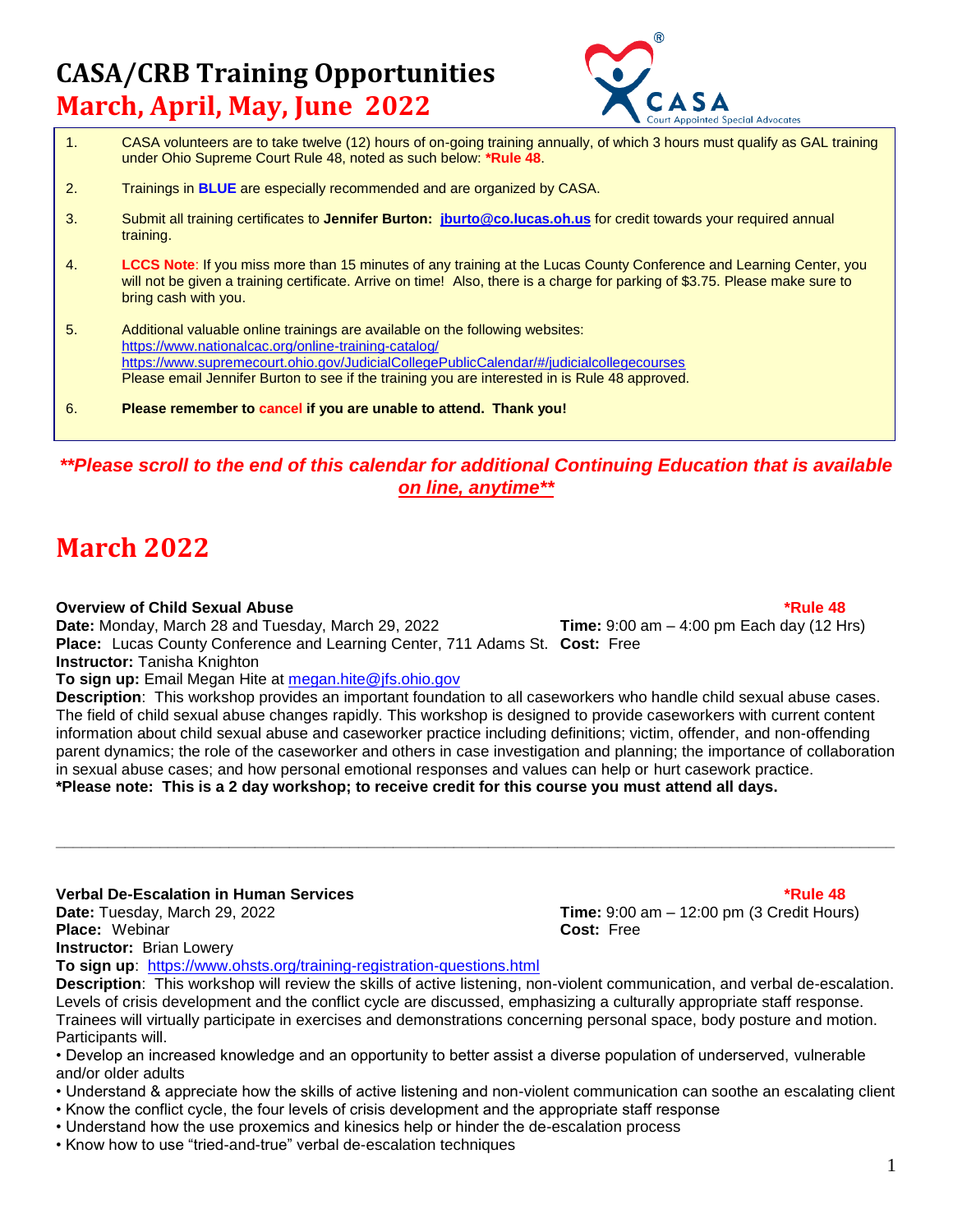### **In-Service: Behavioral Considerations and Safety Planning the Constanting to the Service of the 48**

**Date:** Tuesday, March 29, 2022 **Time:** 9:00 am – 11:00am (2 Credit Hours) **Place:** Webinar **Cost:** Free **Instructor:** Kandy Monroe and Ohio Institute for Trauma and Wellness, LLC **To sign up**: https://summitcasagal.org/news-events/event-calendar.html/event/2022/03/29/in-service-behavioralconsiderations-safety-planning/370197

**\_\_\_\_\_\_\_\_\_\_\_\_\_\_\_\_\_\_\_\_\_\_\_\_\_\_\_\_\_\_\_\_\_\_\_\_\_\_\_\_\_\_\_\_\_\_\_\_\_\_\_\_\_\_\_\_\_\_\_\_\_\_\_\_\_\_\_\_\_\_\_\_\_\_\_\_\_\_\_\_\_\_\_\_\_\_\_\_\_\_\_\_\_\_\_\_\_**

**Description**: OTW believes trauma impacts individuals across their lifespan at intersections of age, race, cultural identities, sexual orientation, gender, and socioeconomic status. As practitioners, we acknowledge the ethical responsibility to provide trauma-focused, culturally-informed care. We support professionals in the enrichment of the skills and knowledge necessary to provide ethical treatment to trauma survivors. OTW brings a diverse array of personal identities, professional education, training, and practical experience to our training program.

**\_\_\_\_\_\_\_\_\_\_\_\_\_\_\_\_\_\_\_\_\_\_\_\_\_\_\_\_\_\_\_\_\_\_\_\_\_\_\_\_\_\_\_\_\_\_\_\_\_\_\_\_\_\_\_\_\_\_\_\_\_\_\_\_\_\_\_\_\_\_\_\_\_\_\_\_\_\_\_\_\_\_\_\_\_\_\_\_\_\_\_\_\_\_\_\_\_**

### **In-Service: Behavioral Considerations and Safety Planning the Constantine Constant Constant Constant AB**

**Date:** Thursday, March 31, 2022 **Time:** 5:30 pm – 7:30 pm (2 Credit Hours) **Place:** Webinar **Cost:** Free **Instructor:** Beth Cardina and Ohio Institute for Trauma and Wellness, LLC **To sign up**: https://summitcasagal.org/news-events/event-calendar.html/event/2022/03/31/in-service-behavioralconsiderations-safety-planning/370199

**Description**: OTW believes trauma impacts individuals across their lifespan at intersections of age, race, cultural identities, sexual orientation, gender, and socioeconomic status. As practitioners, we acknowledge the ethical responsibility to provide trauma-focused, culturally-informed care. We support professionals in the enrichment of the skills and knowledge necessary to provide ethical treatment to trauma survivors. OTW brings a diverse array of personal identities, professional education, training, and practical experience to our training program.

**\_\_\_\_\_\_\_\_\_\_\_\_\_\_\_\_\_\_\_\_\_\_\_\_\_\_\_\_\_\_\_\_\_\_\_\_\_\_\_\_\_\_\_\_\_\_\_\_\_\_\_\_\_\_\_\_\_\_\_\_\_\_\_\_\_\_\_\_\_\_\_\_\_\_\_\_\_\_\_\_\_\_\_\_\_\_\_\_\_\_\_\_\_\_\_\_\_**

## **Loneliness is Bad for Your Health \*Rule 48**

**Place:** Webinar **Cost:** Free **Instructor:** Kat McIntosh

**To sign up**: https://mhanational-org.zoom.us/webinar/register/WN\_SSEuKWOUTGKBnoWVKEO6lQ

**Description:** In Mental Health America's Online Screening Program data for 2020 and early 2021, "loneliness and isolation" were cited as the top reason for mental health struggles. We are facing a loneliness epidemic that is impacting mental well-being and overall health. That is why MHA launched a new website, "IAMNOTALONE." It is a peer-to-peer social networking website aimed at combating loneliness and isolation. This is a space where anyone can post activities and events designed for people living with mental health conditions.

Join us for this 60-minute webinar where we will: \*Define and outline loneliness and showcase why it is a current concern. \*Provide a demonstration of the "IAMNOTALONE" site. \*Discuss how this site can be used to address isolation.

**Family First: Implementation Updates and Emerging Considerations \*Rule 48 Date:** Thursday, March 31, 2022 **Time:** 3:00 pm – 4:30 pm (1.5 Credit Hours) **Place:** Webinar **Cost:** Free **Instructor:** National CASA **To sign up**: [https://nationalcasagal.zoom.us/webinar/register/WN\\_kviOs7UwR-KZfzDd5TUs3Q](https://nationalcasagal.zoom.us/webinar/register/WN_kviOs7UwR-KZfzDd5TUs3Q) Code: 10419

**\_\_\_\_\_\_\_\_\_\_\_\_\_\_\_\_\_\_\_\_\_\_\_\_\_\_\_\_\_\_\_\_\_\_\_\_\_\_\_\_\_\_\_\_\_\_\_\_\_\_\_\_\_\_\_\_\_\_\_\_\_\_\_\_\_\_\_\_\_\_\_\_\_\_\_\_\_\_\_\_\_\_\_\_\_\_\_\_\_\_\_\_\_\_\_\_\_**

2

**Date:** Thursday, March 31, 2022 **Time:** 2:00 pm – 3:00 pm (1 Credit Hours)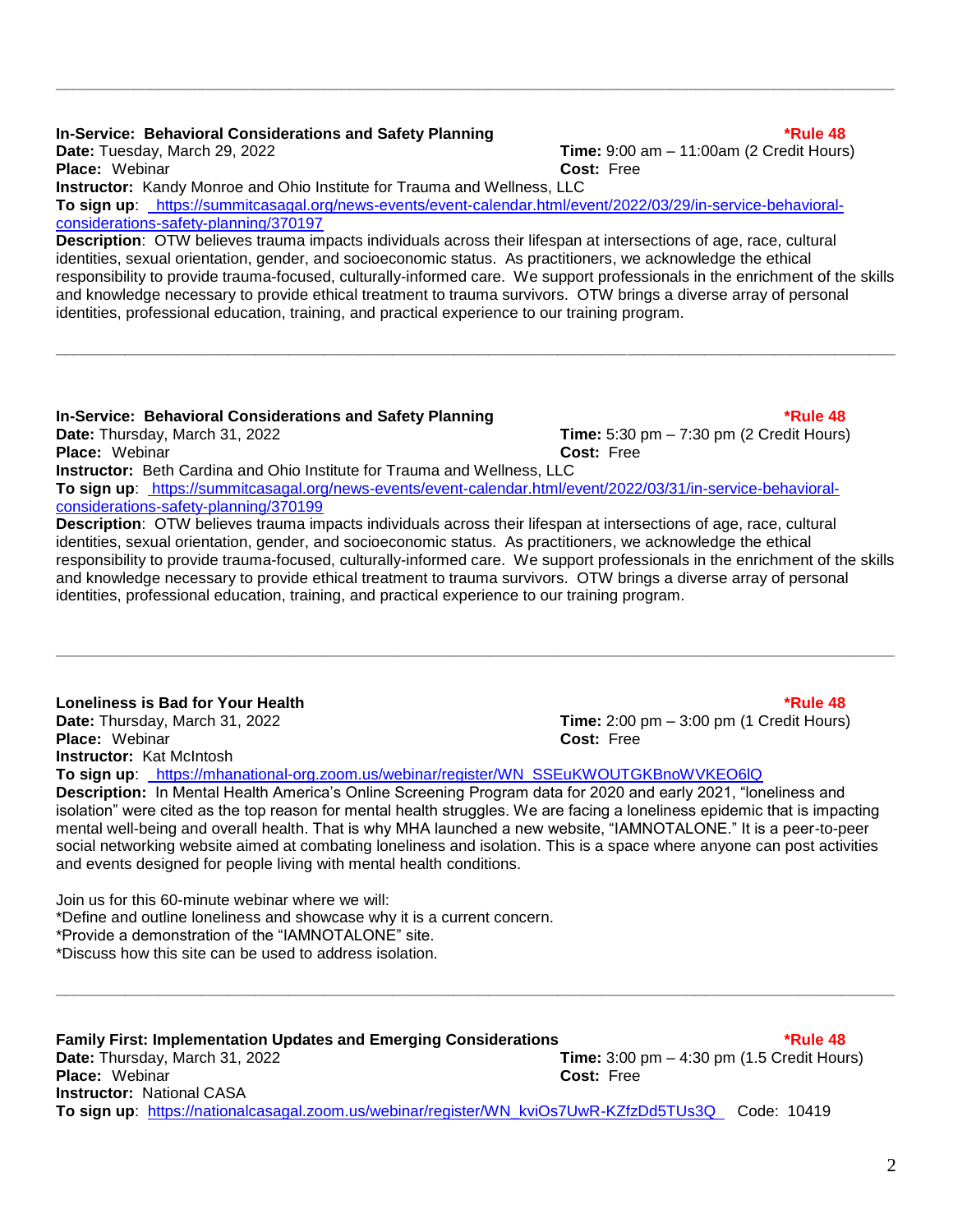**Description**: This webinar will explore the current state of Family First implementation related to prevention services. Family First remains the most important transformative child welfare policy of the 21st century. Approximately 20 Prevention Plans have been approved to date with a similar number submitted awaiting approval. Implementation varies across the country though several themes are emerging related to innovations and challenges. An overview of the services being provided, the infrastructure being developed, and the innovations and challenges will be discussed. Considerations related to prevention via community pathways, race equity, and economic and concrete supports will be discussed. Also on the presentation panel will be staff from the CASA/GAL Network to share their experiences with Family First implementation in their state as a core strategy to prevent child abuse and neglect and entry into foster care.

**\_\_\_\_\_\_\_\_\_\_\_\_\_\_\_\_\_\_\_\_\_\_\_\_\_\_\_\_\_\_\_\_\_\_\_\_\_\_\_\_\_\_\_\_\_\_\_\_\_\_\_\_\_\_\_\_\_\_\_\_\_\_\_\_\_\_\_\_\_\_\_\_\_\_\_\_\_\_\_\_\_\_\_\_\_\_\_\_\_\_\_\_\_\_\_\_\_**

## **April 2022**

### **Using Film to Understand Adjustment Disorder, Psychotic Disorder, Alzheimer's, and More Personality Disorders \*Rule 48**

**Place:** Webinar **Cost:** Free **Instructor:** Linda Davis

**Date:** Friday, April 1, 2022 **Time:** 9:00 am – 4:00 pm (7 Credit Hours)

**To sign up**: https://www.ohsts.org/training-registration-questions.html **Description**: This virtual instructor-led workshop will help participants learn how to identify mental health disorders. Popular Hollywood films will be used as case studies to help understand the criteria and the treatment methods for the

disorders as described in the Diagnostic Statistical Manual of Mental Disorders. The disorders that will be discussed are Narcissistic Personality Disorder, Histrionic Personality Disorder, Neurocognitive Disorders (Minor/Major Neurocognitive Disorders), Dementia, Alzheimer's Disease, and Adjustment Disorder. Small (breakout rooms) and large group discussions will occur. Three case examples of individuals diagnosed with Neurocognitive Disorders will be evaluated and we will compare their level of functioning. The computer game Kahoot will be played, and trainees will need a 2nd handheld device to log into the game page (Kahoot.it). The game questions will pertain to this workshop. \*Note: if available, participants may be asked to use their camera during the virtual sessions.

**\_\_\_\_\_\_\_\_\_\_\_\_\_\_\_\_\_\_\_\_\_\_\_\_\_\_\_\_\_\_\_\_\_\_\_\_\_\_\_\_\_\_\_\_\_\_\_\_\_\_\_\_\_\_\_\_\_\_\_\_\_\_\_\_\_\_\_\_\_\_\_\_\_\_\_\_\_\_\_\_\_\_\_\_\_\_\_\_\_\_\_\_\_\_\_\_\_**

**YWCA 2022 Stand Against Racism Challenge (21 Days of Impactful Challenges) \*Rule 48 Date Begins:** Monday, April 4, 2022 **Time:** open (8.0 Credit Hour) **Place:** Webinar **Cost:** Free

**Instructor:** YWCA

**To sign up:** <https://forms.gle/ZKqqt44jifQ7JLr18>

**Description**: Launching April 4, The Stand Against Racism Challenge is a Free virtual learning tool designed to create dedicated time and space to build more effective social justice habits, particularly those dealing with issues of race, power, privilege, and leadership. Participants will be presented with 21 days of impactful challenges such as reading an article, listening to a podcast, reflecting on personal experience, and more in the Stand Against Racism app or website. Participation in an activity like this helps us to discover how racial injustice and social injustice impact our community, to connect with one another, and to identify ways to dismantle racism and other forms of discrimination.

This year's theme merges five focus areas that will guide and inform our racial equity work including civic engagement, economic development, education, healthcare, and representation in media.

**\_\_\_\_\_\_\_\_\_\_\_\_\_\_\_\_\_\_\_\_\_\_\_\_\_\_\_\_\_\_\_\_\_\_\_\_\_\_\_\_\_\_\_\_\_\_\_\_\_\_\_\_\_\_\_\_\_\_\_\_\_\_\_\_\_\_\_\_\_\_\_\_\_\_\_\_\_\_\_\_\_\_\_\_\_\_\_\_\_\_\_\_\_\_\_\_\_**

**Reaching Teens: Working with an Adolescent with a History of Trauma \*Rule 48 Date:** Tuesday, April 5, 2022 **Time:** 9:00 am – 4:00 pm (6 Credit Hours) **Place:** Lucas County Conference and Learning Center, 711 Adams St. **Cost:** Free **Instructor:** Jayne Schooler **To sign up:** Email Megan Hite at [megan.hite@jfs.ohio.gov](mailto:megan.hite@jfs.ohio.gov)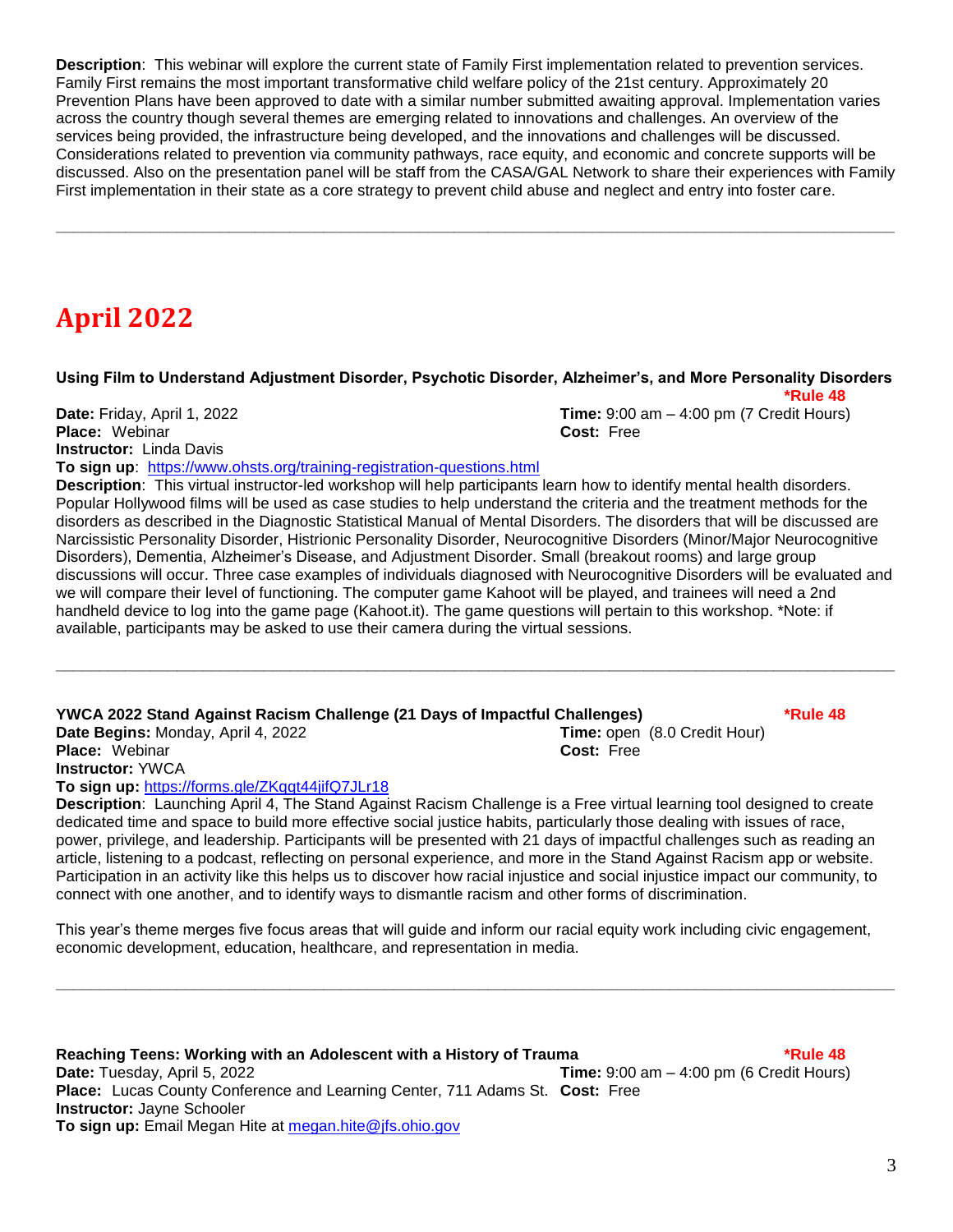**Description**: This workshop will examine four of the essential skills of trauma-informed care through the lens/needs of a teen. It will guide participants in understanding the "perfect storm" of a teen's trauma history and emerging adolescent stressors, why the adult relationship is fundamental to healing, and how- to recollect strategies to manage adolescents with a traumatic history.

**\_\_\_\_\_\_\_\_\_\_\_\_\_\_\_\_\_\_\_\_\_\_\_\_\_\_\_\_\_\_\_\_\_\_\_\_\_\_\_\_\_\_\_\_\_\_\_\_\_\_\_\_\_\_\_\_\_\_\_\_\_\_\_\_\_\_\_\_\_\_\_\_\_\_\_\_\_\_\_\_\_\_\_\_\_\_\_\_\_\_\_\_\_\_\_\_\_**

### **SOGIE 101: Working with LGBTQ+ Youth in Child Welfare \* The set of the set of the set of the set of the set of the 48**

**Date:** Wednesday, April 6, 2022 **Time:** 9:00 am – 12:00 pm (3.0 Credit Hours) **Place:** Lucas County Conference and Learning Center, 711 Adams St. **Cost:** Free **Instructor:** Jennifer Wenderoth & Leah Love

**To sign up:** Email Megan Hite at [megan.hite@jfs.ohio.gov](mailto:megan.hite@jfs.ohio.gov) 

**Description**: LGBTQ+ youth are overrepresented in the child welfare system and are at greater risk of negative outcomes, including homelessness, suicide, and unhealthy risk-taking behaviors. LGBTQ+ youth need the support of the child welfare system to be able to meet their unique needs effectively. SOGIE 101 offers foundational information about sexual orientation, gender identity, and gender expression. It provides a safe space for self-reflection on internal bias and to discuss myths and misinformation so that child welfare staff can identify their needs in order to better understand and support the LGBTQ+ youth they serve. In addition, practical tools to integrate affirming practices into daily work activities will be introduced**.**

**\_\_\_\_\_\_\_\_\_\_\_\_\_\_\_\_\_\_\_\_\_\_\_\_\_\_\_\_\_\_\_\_\_\_\_\_\_\_\_\_\_\_\_\_\_\_\_\_\_\_\_\_\_\_\_\_\_\_\_\_\_\_\_\_\_\_\_\_\_\_\_\_\_\_\_\_\_\_\_\_\_\_\_\_\_\_\_\_\_\_\_\_\_\_\_\_\_**

### **SOGIE 101: Working with LGBTQ+ Youth in Child Welfare the state of the state of the state 48**

**Date:** Wednesday, April 6, 2022 **Time:** 1:00 pm – 4:00 pm (3.0 Credit Hours)

**Place:** Lucas County Conference and Learning Center, 711 Adams St. **Cost:** Free **Instructor:** Jennifer Wenderoth & Leah Love

**To sign up:** Email Megan Hite at [megan.hite@jfs.ohio.gov](mailto:megan.hite@jfs.ohio.gov) 

**Description**: LGBTQ+ youth are overrepresented in the child welfare system and are at greater risk of negative outcomes, including homelessness, suicide, and unhealthy risk-taking behaviors. LGBTQ+ youth need the support of the child welfare system to be able to meet their unique needs effectively. SOGIE 101 offers foundational information about sexual orientation, gender identity, and gender expression. It provides a safe space for self-reflection on internal bias and to discuss myths and misinformation so that child welfare staff can identify their needs in order to better understand and support the LGBTQ+ youth they serve. In addition, practical tools to integrate affirming practices into daily work activities will be introduced**.**

**\_\_\_\_\_\_\_\_\_\_\_\_\_\_\_\_\_\_\_\_\_\_\_\_\_\_\_\_\_\_\_\_\_\_\_\_\_\_\_\_\_\_\_\_\_\_\_\_\_\_\_\_\_\_\_\_\_\_\_\_\_\_\_\_\_\_\_\_\_\_\_\_\_\_\_\_\_\_\_\_\_\_\_\_\_\_\_\_\_\_\_\_\_\_\_\_\_**

| Inspiring Action Virtual Summit: Supporting Educational Stability for Youth in Foster Care                           |                                             | *Rule 48 |
|----------------------------------------------------------------------------------------------------------------------|---------------------------------------------|----------|
| Date: Wednesday, April 6, 2022                                                                                       | Time: $8:30am - 12:00pm$ (3.5 Credit Hours) |          |
| <b>Place:</b> Webinar                                                                                                | Cost: Free                                  |          |
| <b>Instructor:</b> Family and Community Partnership Liaisons Program                                                 |                                             |          |
| To sign up: https://zoom.us/meeting/register/tJwsduyppjgqHtBRIu2IfaMSKruCkNEaNT96                                    |                                             |          |
| Description: Join educators, agency leaders, providers and caregivers from across the state in:                      |                                             |          |
| Discovering tools and insights to be the best school advocate for youth in foster care                               |                                             |          |
| Exploring approaches that encourage resiliency and stability in school and beyond                                    |                                             |          |
| Gathering and sharing strategies to ensure ESSA policies and practices are prioritized and implemented with fidelity |                                             |          |
|                                                                                                                      |                                             |          |
|                                                                                                                      |                                             |          |

### **Gender Identity: Increasing Knowledge when Working with Transgender Youth in Child Welfare Settings**

**Date:** Thursday, April 7, 2022**Time:** 9:00 am – 4:00 pm (6.0 Hrs) **Place:** Adopt America Network Building, 3100 W. Central Ave, Toledo 43606 **Cost:** Free **Instructor:** Kathy Schafer **To sign up:** Email Kathy Schafer at [kschafer@adoptamericanetwork.org](mailto:kschafer@adoptamericanetwork.org)

**\*Rule 48**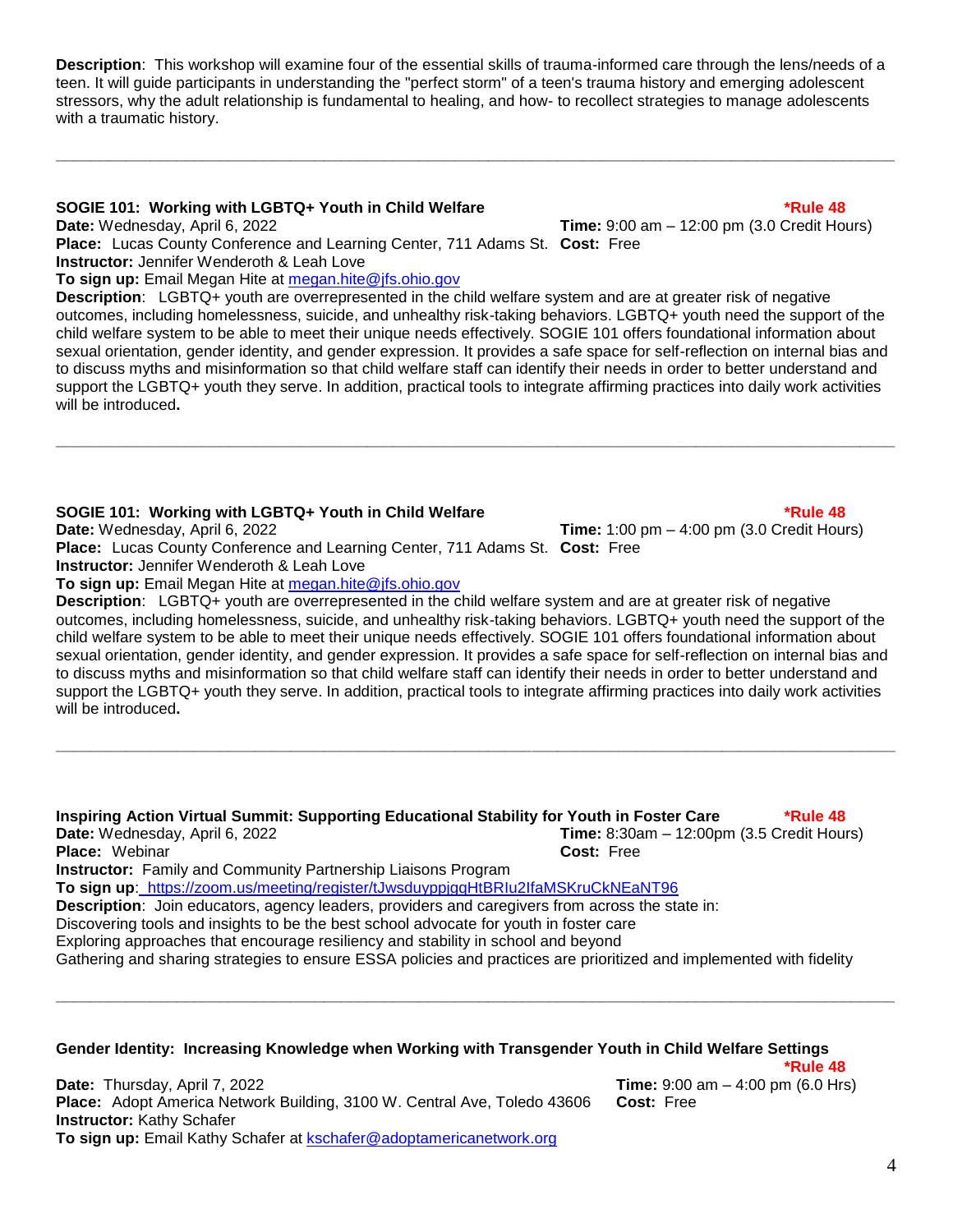5

**Description**: This workshop will educate and sensitize child welfare professionals as to how gender identity is developed, how different cultures view gender identity, and the unique needs presented by transgender or gender non-conforming clients in the child welfare system.

**\_\_\_\_\_\_\_\_\_\_\_\_\_\_\_\_\_\_\_\_\_\_\_\_\_\_\_\_\_\_\_\_\_\_\_\_\_\_\_\_\_\_\_\_\_\_\_\_\_\_\_\_\_\_\_\_\_\_\_\_\_\_\_\_\_\_\_\_\_\_\_\_\_\_\_\_\_\_\_\_\_\_\_\_\_\_\_\_\_\_\_\_\_\_\_\_\_**

### **Adverse Childhood Experiences and Effect on Brain Architecture \*Rule 48**

**Date:** Tuesday, April 12, 2022 **Time:** 9:00 am – 4:00 pm (6.0 Credit Hours) **Place:** Lucas County Conference and Learning Center, 711 Adams St. **Cost:** Free **Instructor:** Susan Darden Kautz **To sign up:** Email Megan Hite at [megan.hite@jfs.ohio.gov](mailto:megan.hite@jfs.ohio.gov) 

**Description:** This workshop will increase child welfare workers' knowledge and understanding of the damaging effects of Adverse Childhood Experiences on brain development. To enhance understanding, this training includes hands-on "creation" of a trauma-effected brain**.**

**\_\_\_\_\_\_\_\_\_\_\_\_\_\_\_\_\_\_\_\_\_\_\_\_\_\_\_\_\_\_\_\_\_\_\_\_\_\_\_\_\_\_\_\_\_\_\_\_\_\_\_\_\_\_\_\_\_\_\_\_\_\_\_\_\_\_\_\_\_\_\_\_\_\_\_\_\_\_\_\_\_\_\_\_\_\_\_\_\_\_\_\_\_\_\_\_\_**

### GAL: Understanding Child Protective Services **\*Rule 48** and the state of the state of the state 48

**Date:** Tuesday, April 12, 2022 **Time:** 8:30am – 11:50pm (3.0 Credit Hours) **Place:** Webinar **Cost:** Free **Instructor:** Supreme Court of Ohio EDU **To sign up**: https://sco.csod.com/client/sco/default.aspx

to provide practical guidance for GALs to make decisions.

**In-Service: Trauma and the Community \*Rule 48**

**Date:** Tuesday, April 12, 2022 **Time:** 9:00 am – 11:00am pm (2 Credit Hours) **Place:** Webinar **Cost: Cost: Cost: Cost: Cost: Cost: Cost: Cost: Cost: Cost: Cost: Cost: Cost: Cost: Cost: COST: COST: COST: COST: COST: COST: COST: COST: COST: COST: COST Instructor:** Tammy Barnes and Ohio Institute for Trauma and Wellness, LLC **To sign up**: https://summitcasagal.org/news-events/event-calendar.html/event/2022/04/12/in-service-trauma-and-thecommunity/370202

**\_\_\_\_\_\_\_\_\_\_\_\_\_\_\_\_\_\_\_\_\_\_\_\_\_\_\_\_\_\_\_\_\_\_\_\_\_\_\_\_\_\_\_\_\_\_\_\_\_\_\_\_\_\_\_\_\_\_\_\_\_\_\_\_\_\_\_\_\_\_\_\_\_\_\_\_\_\_\_\_\_\_\_\_\_\_\_\_\_\_\_\_\_\_\_\_\_**

**Description**: What special considerations does a guardian ad litem (GAL) need to be aware of when Child Protective Services (CPS) is involved in a case? This three-hour course examines the structure, goals, and functions of CPS in order

**Description**: OTW believes trauma impacts individuals across their lifespan at intersections of age, race, cultural identities, sexual orientation, gender, and socioeconomic status. As practitioners, we acknowledge the ethical responsibility to provide trauma-focused, culturally-informed care. We support professionals in the enrichment of the skills and knowledge necessary to provide ethical treatment to trauma survivors. OTW brings a diverse array of personal identities, professional education, training, and practical experience to our training program.

**\_\_\_\_\_\_\_\_\_\_\_\_\_\_\_\_\_\_\_\_\_\_\_\_\_\_\_\_\_\_\_\_\_\_\_\_\_\_\_\_\_\_\_\_\_\_\_\_\_\_\_\_\_\_\_\_\_\_\_\_\_\_\_\_\_\_\_\_\_\_\_\_\_\_\_\_\_\_\_\_\_\_\_\_\_\_\_\_\_\_\_\_\_\_\_\_\_**

### **In-Service: Trauma and the Community The Community of the Community of the Community of the Community of the Community of the Community of the Community of the AB**

**Date:** Thursday, April 14, 2022 **Time:** 5:30 pm – 7:30 pm (2 Credit Hours) **Place:** Webinar **Cost:** Free **Instructor:** Alice Duey and Ohio Institute for Trauma and Wellness, LLC **To sign up**: https://summitcasagal.org/news-events/event-calendar.html/event/2022/04/14/in-service-trauma-and-thecommunity/370204

**Description**: OTW believes trauma impacts individuals across their lifespan at intersections of age, race, cultural identities, sexual orientation, gender, and socioeconomic status. As practitioners, we acknowledge the ethical responsibility to provide trauma-focused, culturally-informed care. We support professionals in the enrichment of the skills and knowledge necessary to provide ethical treatment to trauma survivors. OTW brings a diverse array of personal identities, professional education, training, and practical experience to our training program.

**\_\_\_\_\_\_\_\_\_\_\_\_\_\_\_\_\_\_\_\_\_\_\_\_\_\_\_\_\_\_\_\_\_\_\_\_\_\_\_\_\_\_\_\_\_\_\_\_\_\_\_\_\_\_\_\_\_\_\_\_\_\_\_\_\_\_\_\_\_\_\_\_\_\_\_\_\_\_\_\_\_\_\_\_\_\_\_\_\_\_\_\_\_\_\_\_\_**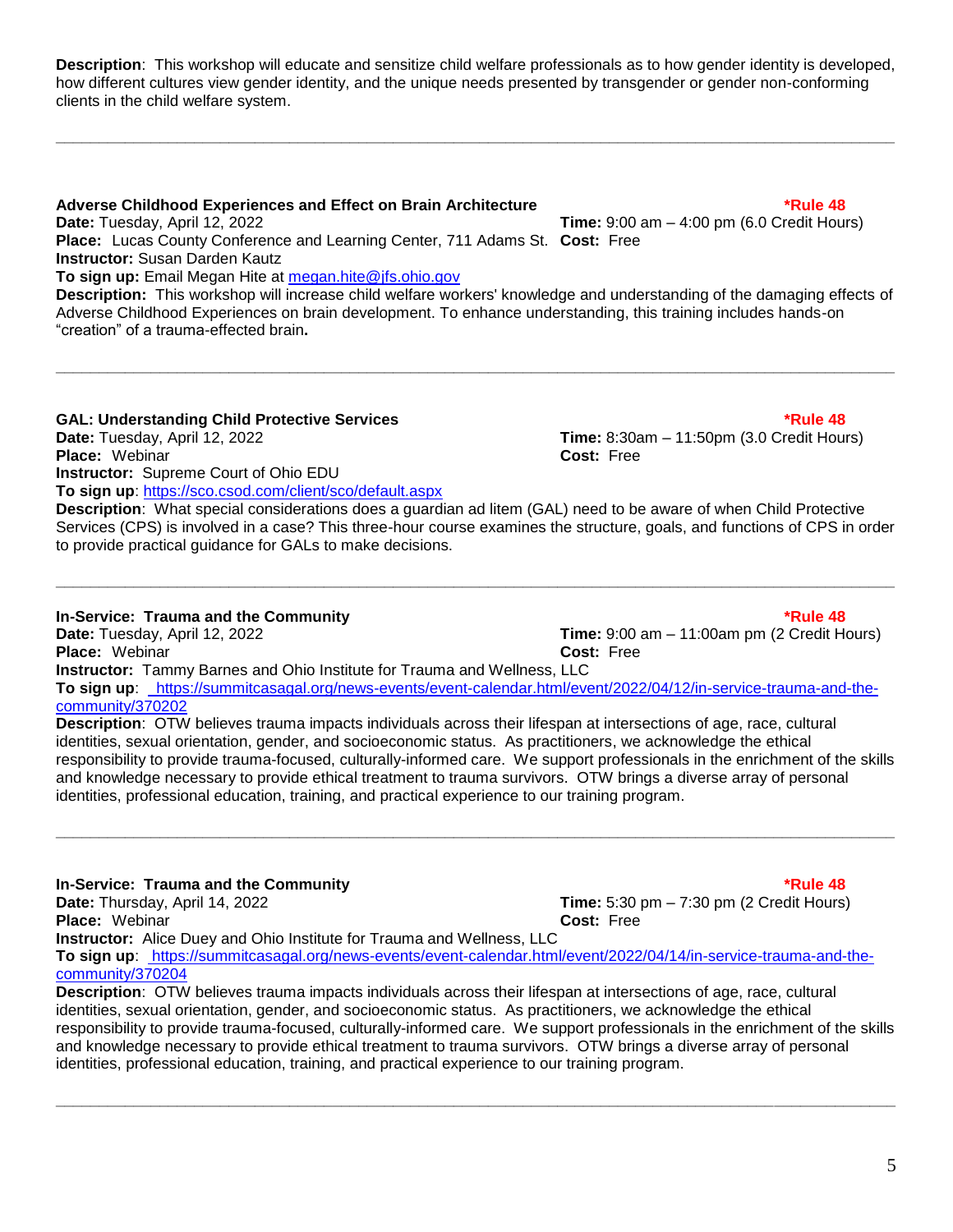### **Introduction to LGBTQ+ Inclusion \*Rule 48**

**Place:** Webinar **Cost:** Free

[offerings?eType=EmailBlastContent&eId=a94eaceb-90f6-4203-b5b5-c4b8a421132e](https://www.thehrcfoundation.org/professional-resources/all-children-all-families-online-learning-offerings?eType=EmailBlastContent&eId=a94eaceb-90f6-4203-b5b5-c4b8a421132e)

**Instructor:** All Children - All Families Trainer Robin P. McHaelen, MSW

**Virtual COPE \*Rule 48 Date:** Monday, April 18, 2022 **Time:** 2:00 pm – 3:30 pm (1.5 Credit Hour) **Place:** Webinar **Cost:** Free **Instructor:** National CASA/GAL Association for Children **To sign up:** <https://nationalcasagal.zoom.us/meeting/register/tJwscumurDkvGdNKqgttYfEAzEyMeIZ1gbbh> (\*code: 10419)

**To sign up:** [https://www.thehrcfoundation.org/professional-resources/all-children-all-families-online-learning-](https://www.thehrcfoundation.org/professional-resources/all-children-all-families-online-learning-offerings?eType=EmailBlastContent&eId=a94eaceb-90f6-4203-b5b5-c4b8a421132e)

steps all service providers can take to overcome these barriers in order to create a welcoming environment.

**Description**: Virtual COPE provides an online experience for individuals and organizations to better understand poverty, learn from people making the journey out of poverty, and become change leaders in their communities and organizations.

**\_\_\_\_\_\_\_\_\_\_\_\_\_\_\_\_\_\_\_\_\_\_\_\_\_\_\_\_\_\_\_\_\_\_\_\_\_\_\_\_\_\_\_\_\_\_\_\_\_\_\_\_\_\_\_\_\_\_\_\_\_\_\_\_\_\_\_\_\_\_\_\_\_\_\_\_\_\_\_\_\_\_\_\_\_\_\_\_\_\_\_\_\_\_\_\_\_**

**Description**: This webinar covers foundational information related to serving LGBTQ+ youth and families. Topics include key terminology and concepts, an overview of the barriers faced by LGBTQ+ youth and families in child welfare, and the

### **Poverty: Living with Less than Enough that the example of the example of the example of the example of the example of the example of the example of the example of the example of the example of the example of the example o**

**Date:** Tuesday, April 19, 2022 **Time:** 9:00 am – 12:00 pm (3 Credit Hours) **Place:** Webinar **Cost:** Free **Instructor:** Rita Rizzo **To sign up**: https://www.ohsts.org/training-registration-questions.html

**Description**: This three-hour instructor-led online workshop is offered via a virtual training platform (Go To Training), enabling participants to participate from any computer with internet access. Recall personal experiences of living with "enough", "more than enough", or 'less than enough". Emotions associated may include: shame, guilt, fear, powerlessness, rage, determination. Consider official definitions of wealth, middle class status, working class poverty or street survival. How do JFS clients meet steep expenses in your county? Let us avoid: "the violence of looking away.

**\_\_\_\_\_\_\_\_\_\_\_\_\_\_\_\_\_\_\_\_\_\_\_\_\_\_\_\_\_\_\_\_\_\_\_\_\_\_\_\_\_\_\_\_\_\_\_\_\_\_\_\_\_\_\_\_\_\_\_\_\_\_\_\_\_\_\_\_\_\_\_\_\_\_\_\_\_\_\_\_\_\_\_\_\_\_\_\_\_\_\_\_\_\_\_\_\_**

**Finding Your Cocoon: Stepping Outside of Vicarious Trauma \*Rule 48 Date:** Wednesday, April 20, 2022 **Time:** 9:00 am – 4:00 pm (6.0 Credit Hours) **Place:** Lucas County Conference and Learning Center, 711 Adams St. **Cost:** Free **Instructor:** Cynthia Kuhr **To sign up:** Email Megan Hite at [megan.hite@jfs.ohio.gov](mailto:megan.hite@jfs.ohio.gov) 

**Description:** This course is designed to reach out to the helping professional. We spend our days and trainings learning how to assist others. This class identifies how important it is to take care of yourself in order to continue assisting others. The course will identify the rewards of the work you do. It will also identify the changes that can impact the lives of workers. This course is designed primarily from a personal experience perspective. Prevention and other ways to address burnout and vicarious trauma will be discussed; and the session will end in a fun transformation!

**\_\_\_\_\_\_\_\_\_\_\_\_\_\_\_\_\_\_\_\_\_\_\_\_\_\_\_\_\_\_\_\_\_\_\_\_\_\_\_\_\_\_\_\_\_\_\_\_\_\_\_\_\_\_\_\_\_\_\_\_\_\_\_\_\_\_\_\_\_\_\_\_\_\_\_\_\_\_\_\_\_\_\_\_\_\_\_\_\_\_\_\_\_\_\_\_\_**

**In-Service: Trauma Recovery and Service 20 and Service 20 and Service 20 and Service 20 and Service 48 Date:** Tuesday, April 26, 2022 **Time:** 9:00 am – 11:00am pm (2 Credit Hours) **Place:** Webinar **Cost:** Free **Instructor:** Alice Duey and Ohio Institute for Trauma and Wellness, LLC **To sign up**: https://summitcasagal.org/news-events/event-calendar.html/event/2022/04/26/in-service-traumarecovery/373085 **Description**: OTW believes trauma impacts individuals across their lifespan at intersections of age, race, cultural

identities, sexual orientation, gender, and socioeconomic status. As practitioners, we acknowledge the ethical

**\_\_\_\_\_\_\_\_\_\_\_\_\_\_\_\_\_\_\_\_\_\_\_\_\_\_\_\_\_\_\_\_\_\_\_\_\_\_\_\_\_\_\_\_\_\_\_\_\_\_\_\_\_\_\_\_\_\_\_\_\_\_\_\_\_\_\_\_\_\_\_\_\_\_\_\_\_\_\_\_\_\_\_\_\_\_\_\_\_\_\_\_\_\_\_\_**

## **Date:** Thursday, April 14, 2022 **Time:** 2:00 pm – 3:30 pm (1.5 Credit Hour)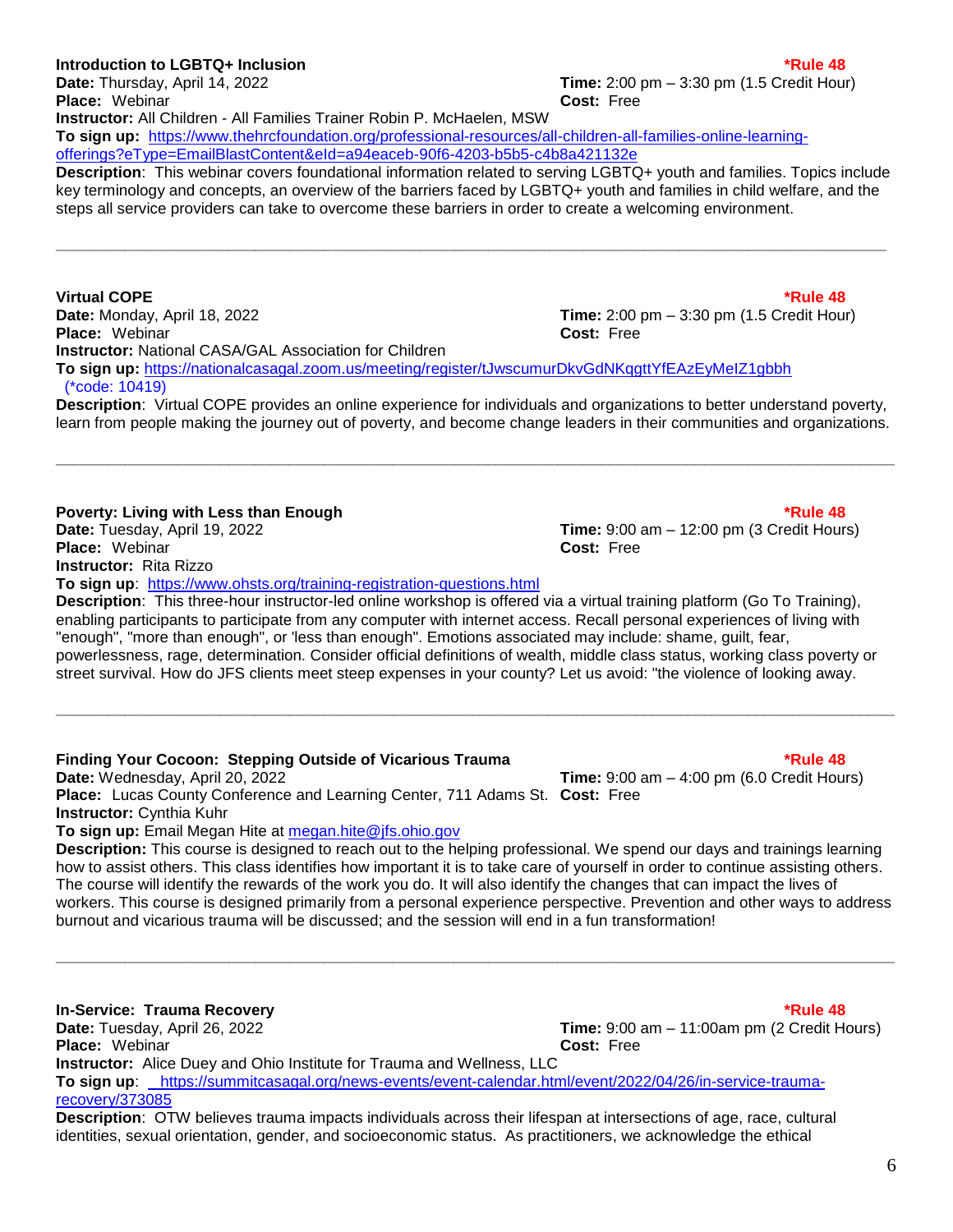responsibility to provide trauma-focused, culturally-informed care. We support professionals in the enrichment of the skills and knowledge necessary to provide ethical treatment to trauma survivors. OTW brings a diverse array of personal identities, professional education, training, and practical experience to our training program.

**\_\_\_\_\_\_\_\_\_\_\_\_\_\_\_\_\_\_\_\_\_\_\_\_\_\_\_\_\_\_\_\_\_\_\_\_\_\_\_\_\_\_\_\_\_\_\_\_\_\_\_\_\_\_\_\_\_\_\_\_\_\_\_\_\_\_\_\_\_\_\_\_\_\_\_\_\_\_\_\_\_\_\_\_\_\_\_\_\_\_\_\_\_\_\_\_\_**

### **Verbal De-Escalation of Angry and Aggressive Clients \*Rule 48**

**Place:** Webinar **Cost:** Free **Instructor:** Rita Rizzo

**To sign up**: <https://www.ohsts.org/training-registration-questions.html>

**Description**: Yelling, threatening, swearing, and pacing; these are the telltale signs that your customer is so upset that they may try to harm you. Calming aggressive customers and preventing the situation from escalating is something that is within your control. This webinar series will present strategies that can be implemented to curtail violent episodes and successfully defuse aggressive customers. The Violence Cycle, when and how to interrupt it, will be discussed. Come prepared to tell your own "war stories" and increase the skills and knowledge you need to keep yourself and others safe at work.

**\_\_\_\_\_\_\_\_\_\_\_\_\_\_\_\_\_\_\_\_\_\_\_\_\_\_\_\_\_\_\_\_\_\_\_\_\_\_\_\_\_\_\_\_\_\_\_\_\_\_\_\_\_\_\_\_\_\_\_\_\_\_\_\_\_\_\_\_\_\_\_\_\_\_\_\_\_\_\_\_\_\_\_\_\_\_\_\_\_\_\_\_\_\_\_\_\_**

### **GAL: Advanced Guardian ad Litem Skills \*Rule 48**

**Date:** Wednesday, April 27, 2022 **Time:** 1:00pm – 4:20pm (3.0 Credit Hours) **Place:** Webinar **Cost:** Free **Instructor:** Supreme Court of Ohio EDU **To sign up**: https://sco.csod.com/client/sco/default.aspx

**Description**: Guardians ad Litem (GALs) are often confronted with complex issues that don't involve interviews, records collection, and recommendations. This course explores those issues. We will discuss topics such as the GAL role in court, navigating cases with protection orders, the GAL role in appeals, and checklists that will ensure all facets of a case are given adequate attention.

**\_\_\_\_\_\_\_\_\_\_\_\_\_\_\_\_\_\_\_\_\_\_\_\_\_\_\_\_\_\_\_\_\_\_\_\_\_\_\_\_\_\_\_\_\_\_\_\_\_\_\_\_\_\_\_\_\_\_\_\_\_\_\_\_\_\_\_\_\_\_\_\_\_\_\_\_\_\_\_\_\_\_\_\_\_\_\_\_\_\_\_\_\_\_\_\_**

### **In-Service: Behavioral Considerations and Safety Planning the Constanting to the Service of the 48**

**Date:** Thursday, April 28, 2022 **Time:** 5:30 pm – 7:30 pm (2 Credit Hours) **Place:** Webinar **Cost:** Free **Instructor:** Alice Duey and Ohio Institute for Trauma and Wellness, LLC **To sign up**: https://summitcasagal.org/news-events/event-calendar.html/event/2022/04/28/in-service-traumarecovery/373084

**Description**: OTW believes trauma impacts individuals across their lifespan at intersections of age, race, cultural identities, sexual orientation, gender, and socioeconomic status. As practitioners, we acknowledge the ethical responsibility to provide trauma-focused, culturally-informed care. We support professionals in the enrichment of the skills and knowledge necessary to provide ethical treatment to trauma survivors. OTW brings a diverse array of personal identities, professional education, training, and practical experience to our training program.

**\_\_\_\_\_\_\_\_\_\_\_\_\_\_\_\_\_\_\_\_\_\_\_\_\_\_\_\_\_\_\_\_\_\_\_\_\_\_\_\_\_\_\_\_\_\_\_\_\_\_\_\_\_\_\_\_\_\_\_\_\_\_\_\_\_\_\_\_\_\_\_\_\_\_\_\_\_\_\_\_\_\_\_\_\_\_\_\_\_\_\_\_\_\_\_\_\_**

**Cultural Issues in Domestic Violence \*Rule 48**

**Date:** Thursday, April 28, 2022 **Time:** 9:00 am – 4:00 pm (6.0 Credit Hours) **Place:** Lucas County Conference and Learning Center, 711 Adams St. **Cost:** Free **Instructor:** Dan Houston

**To sign up:** Email Megan Hite at [megan.hite@jfs.ohio.gov](mailto:megan.hite@jfs.ohio.gov) 

**Description:** This workshop examines domestic violence within the interconnections of race, culture, and class, and takes as a case study black women and intimate partner violence (domestic violence). The workshop will define violence and risk factors within the black community. It will also review the most common psychological problems associated with black women and violence, including substance abuse, depression, suicide attempts, and physical health problems.

**Date:** Wednesday, April 27, 2022 **Time:** 1:00 pm – 4:00 pm (3 Credit Hours)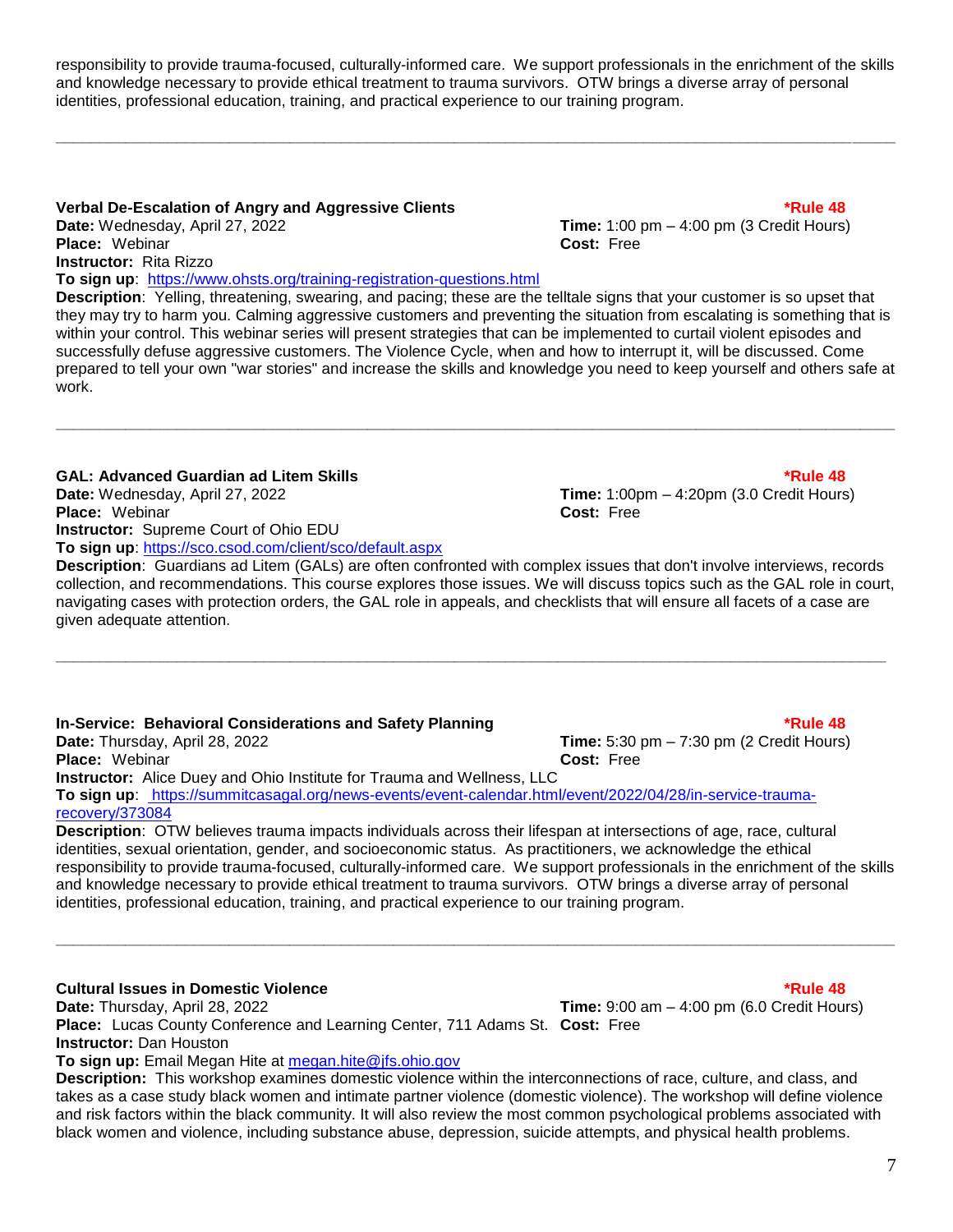Additionally, the workshop explores prevention, intervention and advocacy options from research, and community-based and feminist perspectives. The workshop assesses cultural filters and misunderstandings when helping professionals consider domestic violence, and explores the following questions:

- How do men of color explain their behavior when confronted with domestic violence?
- How do men of European descent explain their behavior?
- What explains the difference in these scripts when clarifying behavior toward domestic violence?
- What typical situations arise when women of color are confronted with domestic violence issues?
- What typical situations arise when women of European descent are confronted with domestic violence?

**\_\_\_\_\_\_\_\_\_\_\_\_\_\_\_\_\_\_\_\_\_\_\_\_\_\_\_\_\_\_\_\_\_\_\_\_\_\_\_\_\_\_\_\_\_\_\_\_\_\_\_\_\_\_\_\_\_\_\_\_\_\_\_\_\_\_\_\_\_\_\_\_\_\_\_\_\_\_\_\_\_\_\_\_\_\_\_\_\_\_\_\_\_\_\_\_\_**

What are the practice applications when understanding these differences?

## **May 2022**

### **Building a Teen's Capacity for Relationships: Ongoing Impact of… The Community of the Capacity of the 48**

**Date:** Tuesday May 3, **and** May 10, 2022 **Time:** 9:00 am – 4:00 pm (12 Credit Hours)

**Place:** Lucas County Conference and Learning Center, 711 Adams St. **Cost:** Free **Instructor:** Jayne Schooler

**To sign up:** Email Megan Hite at [megan.hite@jfs.ohio.gov](mailto:megan.hite@jfs.ohio.gov) 

**Description:** This workshop will identify six of the essential skills of trauma informed care through the lens/needs of a teen. It will guide participants in understanding the "perfect storm" of a teen's trauma history and emerging adolescent stressors, why the adult relationship is fundamental to healing, and how to recollect strategies for managing adolescents with a traumatic history.

**\_\_\_\_\_\_\_\_\_\_\_\_\_\_\_\_\_\_\_\_\_\_\_\_\_\_\_\_\_\_\_\_\_\_\_\_\_\_\_\_\_\_\_\_\_\_\_\_\_\_\_\_\_\_\_\_\_\_\_\_\_\_\_\_\_\_\_\_\_\_\_\_\_\_\_\_\_\_\_\_\_\_\_\_\_\_\_\_\_\_\_\_\_\_\_\_\_**

**\*\*You MUST attend both 6 Hour Sessions to receive training credit\*\***

### **Personal Safety: Saving Your Neck \*Rule 48**

**Date:** Friday, May 6, 2022 **Time:** 9:00 am – 12:00 pm (3.0 Credit Hours) **Place:** Lucas County Conference and Learning Center, 711 Adams St. **Cost:** Free **Instructor:** Anthony President

**To sign up: Email Megan Hite at megan.hite@ifs.ohio.gov** 

**Description:** While at the workplace or in the field, your personal safety comes first and foremost. You must be on guard at all times and understand that the potential for an attack is always there, whether by one of your clients or a stranger. You must assess each interaction to determine, "Am I at risk right now?" and if so, you must be able to formulate an action plan. This workshop teaches personal safety strategies that can be used to avoid violent conflict and assaults, and to defuse crisis situations.

**\_\_\_\_\_\_\_\_\_\_\_\_\_\_\_\_\_\_\_\_\_\_\_\_\_\_\_\_\_\_\_\_\_\_\_\_\_\_\_\_\_\_\_\_\_\_\_\_\_\_\_\_\_\_\_\_\_\_\_\_\_\_\_\_\_\_\_\_\_\_\_\_\_\_\_\_\_\_\_\_\_\_\_\_\_\_\_\_\_\_\_\_\_\_\_\_\_**

### **Fathers, Inequity, and Ethics in Child Welfare \*Rule 48**

**Date:** Friday, May 6, 2022 **Time:** 1:00 pm – 4:15 pm (3.0 Credit Hours) **Place:** Lucas County Conference and Learning Center, 711 Adams St. **Cost:** Free **Instructor:** Anthony President

**To sign up:** Email Megan Hite at [megan.hite@jfs.ohio.gov](mailto:megan.hite@jfs.ohio.gov) 

**Description:** Both male and female child welfare workers have been accused of unfair treatment of fathers (Journal of Social Work Values and Ethics, 2014). Institutional bias against fathers and their families has historically led to mothers being given the benefit of the doubt, whereas fathers are often doubted. Many ethical dilemmas can arise when working with fathers who often are mislabeled and misunderstood. In this workshop we will discuss ethics as a tool to help resolve the ethical dilemmas that can arise when working with fathers who may have life challenges or made life choices that conflict with the personal values of child welfare workers.

**\_\_\_\_\_\_\_\_\_\_\_\_\_\_\_\_\_\_\_\_\_\_\_\_\_\_\_\_\_\_\_\_\_\_\_\_\_\_\_\_\_\_\_\_\_\_\_\_\_\_\_\_\_\_\_\_\_\_\_\_\_\_\_\_\_\_\_\_\_\_\_\_\_\_\_\_\_\_\_\_\_\_\_\_\_\_\_\_\_\_\_\_\_\_\_\_\_**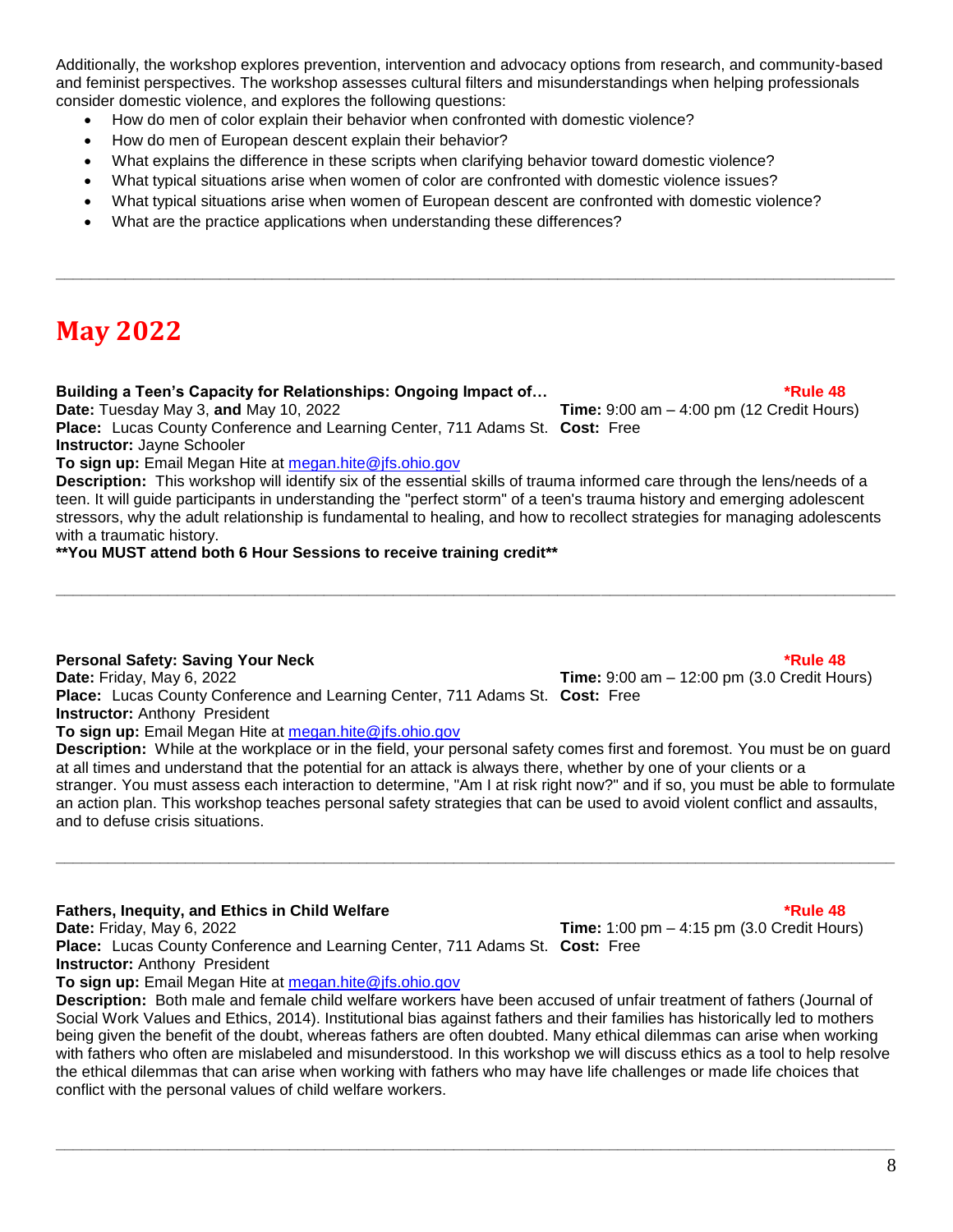### **Cactus People in the Petunia Patch \*Rule 48**

**Date:** Monday, May 16, 2022 **Time:** 9:00 am – 4:00 pm (6.0 Credit Hours) **Place:** Lucas County Conference and Learning Center, 711 Adams St. **Cost:** Free **Instructor:** Ruby Johnston **To sign up:** Email Megan Hite at [megan.hite@jfs.ohio.gov](mailto:megan.hite@jfs.ohio.gov) 

**Description:** Ouch, that hurt. Some people just seem to be the prickly sort. Dealing with them requires a certain amount of finesse and tact. This workshop looks at the knowledge and skills essential for survival in a petunia patch that hides the occasional cactus.

**\_\_\_\_\_\_\_\_\_\_\_\_\_\_\_\_\_\_\_\_\_\_\_\_\_\_\_\_\_\_\_\_\_\_\_\_\_\_\_\_\_\_\_\_\_\_\_\_\_\_\_\_\_\_\_\_\_\_\_\_\_\_\_\_\_\_\_\_\_\_\_\_\_\_\_\_\_\_\_\_\_\_\_\_\_\_\_\_\_\_\_\_\_\_\_\_\_**

### **Communicating with Difficult Customers \*Rule 48**

**Date:** Tuesday, May 17, 2022 **Time:** 1:00 pm – 4:00 pm (3 Credit Hours) **Place:** Webinar **Cost:** Free **Instructor:** Rita Rizzo

**To sign up**: <https://www.ohsts.org/training-registration-questions.html>

**Description:** This is a 3-hour instructor-led online course offered via a virtual classroom platform. Conflict and consternation are abundant throughout society today, so it is not uncommon to encounter anger and frustration in those we serve. Some customers arrive upset and others grow increasingly unreasonable as we attempt to help them meet their needs. Attend this workshop to discuss how to best deliver bad news, confront dishonest customers, engage helprejecting customers in participative problem solving, and render effective feedback that inspires customer confidence.

### **GAL: Divorce – The Impact of Children and the GAL Response \*Rule 48**

**Date:** Thursday, May 19, 2022 **Time:** 8:30am – 11:50am (3.0 Credit Hours) **Place:** Webinar **Cost:** Free **Instructor:** Supreme Court of Ohio EDU **To sign up**: https://sco.csod.com/client/sco/default.aspx

**Description**: Divorce can have subtle and long lasting effects on children. This three-hour course will explore those impacts and provide techniques that guardians ad litem can use to interact with and help divorced families. It will also discuss interviewing children who are going through divorce, assessing and encouraging parental relationships, and creating parenting time plans that work.

**\_\_\_\_\_\_\_\_\_\_\_\_\_\_\_\_\_\_\_\_\_\_\_\_\_\_\_\_\_\_\_\_\_\_\_\_\_\_\_\_\_\_\_\_\_\_\_\_\_\_\_\_\_\_\_\_\_\_\_\_\_\_\_\_\_\_\_\_\_\_\_\_\_\_\_\_\_\_\_\_\_\_\_\_\_\_\_\_\_\_\_\_\_\_\_\_**

### **Best Practices: LGBTQ Youth \*Rule 48**

**Date:** Tuesday, May 24, 2022 **Time:** 9:00 am – 12:00 pm (3.0 Credit Hours)

**Place:** Lucas County Conference and Learning Center, 711 Adams St. **Cost:** Free **Instructor:** Cory Chan-Frederick

**To sign up:** Email Megan Hite at [megan.hite@jfs.ohio.gov](mailto:megan.hite@jfs.ohio.gov) 

**Description:** Lesbian, Gay, Bisexual, Trans\*, Queer/Questioning (LGBTQ) Youth face many obstacles in our society as they challenge the social constructs of gender and sexual orientation. In this workshop, we will explore the basics of biology as well as theories on "Nature Vs Nurture".

**\_\_\_\_\_\_\_\_\_\_\_\_\_\_\_\_\_\_\_\_\_\_\_\_\_\_\_\_\_\_\_\_\_\_\_\_\_\_\_\_\_\_\_\_\_\_\_\_\_\_\_\_\_\_\_\_\_\_\_\_\_\_\_\_\_\_\_\_\_\_\_\_\_\_\_\_\_\_\_\_\_\_\_\_\_\_\_\_\_\_\_\_\_\_\_\_\_**

This workshop will highlight unique experiences like "Coming Out" and Transitioning, and participants will learn best practices to support LGBTQ Youth.

### **Best Practices: LGBTQ Youth \*Rule 48**

**Date:** Tuesday, May 24, 2022 **Time:** 1:00 pm – 4:00 pm (3.0 Credit Hours) **Place:** Lucas County Conference and Learning Center, 711 Adams St. **Cost:** Free **Instructor:** Cory Chan-Frederick

### 9

### **\_\_\_\_\_\_\_\_\_\_\_\_\_\_\_\_\_\_\_\_\_\_\_\_\_\_\_\_\_\_\_\_\_\_\_\_\_\_\_\_\_\_\_\_\_\_\_\_\_\_\_\_\_\_\_\_\_\_\_\_\_\_\_\_\_\_\_\_\_\_\_\_\_\_\_\_\_\_\_\_\_\_\_\_\_\_\_\_\_\_\_\_\_\_\_\_\_**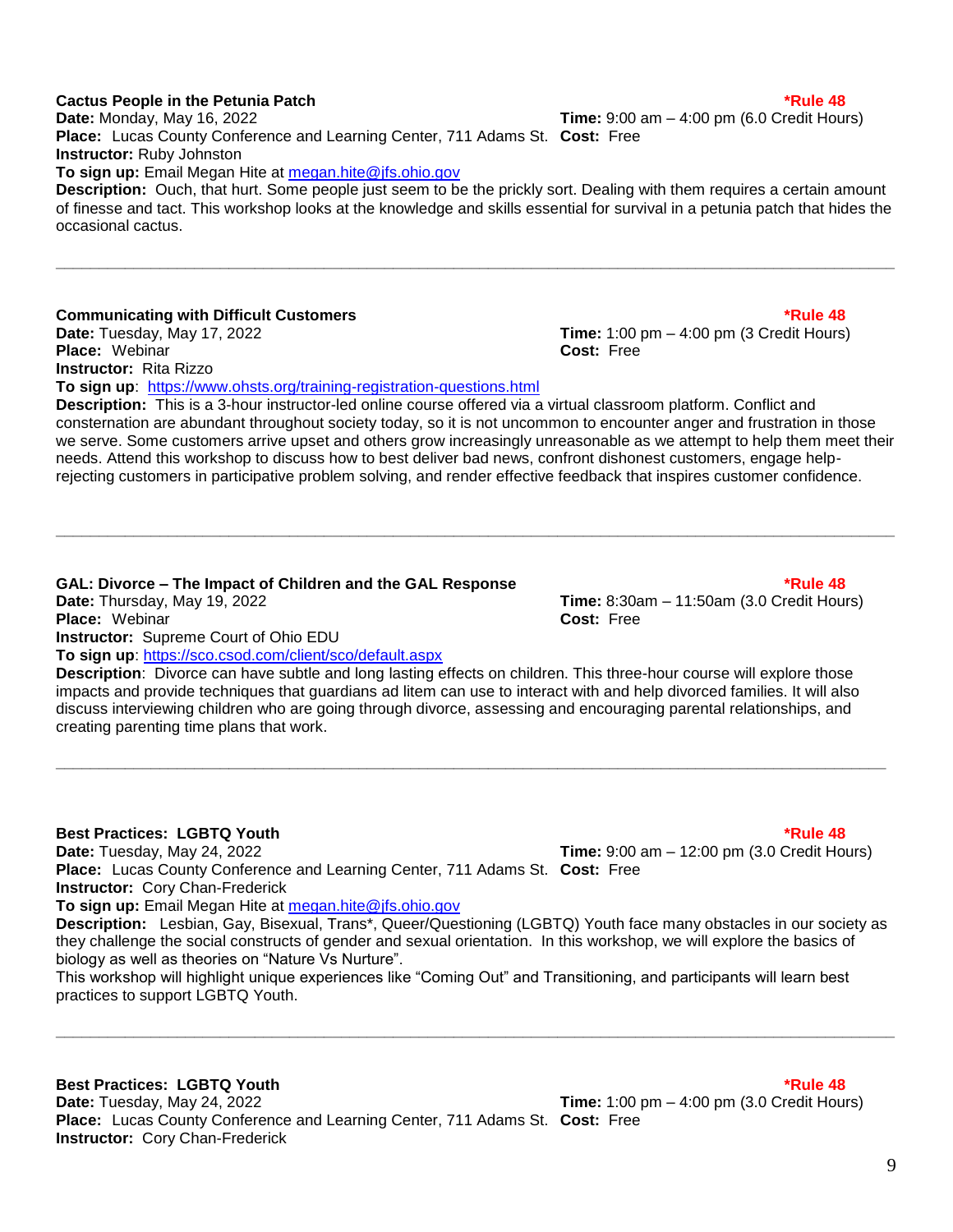### **To sign up:** Email Megan Hite at [megan.hite@jfs.ohio.gov](mailto:megan.hite@jfs.ohio.gov)

**Description:** Lesbian, Gay, Bisexual, Trans\*, Queer/Questioning (LGBTQ) Youth face many obstacles in our society as they challenge the social constructs of gender and sexual orientation. In this workshop, we will explore the basics of biology as well as theories on "Nature Vs Nurture".

This workshop will highlight unique experiences like "Coming Out" and Transitioning, and participants will learn best practices to support LGBTQ Youth.

### **Child and Adolescent Psychiatric Disorder \*Rule 48**

**Date:** Thursday, May 26, 2022 **Time:** 9:00 am – 4:00 pm (6.0 Credit Hours) **Place:** Lucas County Conference and Learning Center, 711 Adams St. **Cost:** Free

**Instructor:** Paul Martin

**To sign up:** Email Megan Hite at [megan.hite@jfs.ohio.gov](mailto:megan.hite@jfs.ohio.gov) 

**Description:** This is an in-depth discussion of the most commonly seen psychiatric disorders in children and adolescents:

- ❖ Reactive Attachment Disorder (RAD)
- Attention Deficit Hyperactivity Disorder (ADHD)
- Bipolar Disorder in Children
- ❖ Oppositional Defiant Disorder (ODD)
- Conduct Disorder

Adjustment Disorder with Depressed Mood vs. Major Depression

Additionally, we will discuss current and cutting-edge medication and psychotherapy treatment modalities.

### **Psychiatric Medications \*Rule 48**

**Date:** Friday, May 27, 2022 **Time:** 9:00 am – 4:00 pm (6.0 Credit Hours) **Place:** Lucas County Conference and Learning Center, 711 Adams St. **Cost:** Free

**Instructor:** Paul Martin

**To sign up:** Email Megan Hite at [megan.hite@jfs.ohio.gov](mailto:megan.hite@jfs.ohio.gov) 

**Description:** We will discuss commonly used psychiatric medications for children, adolescents, and adults, as well as the newest psychiatric medications on the market, including:

**\_\_\_\_\_\_\_\_\_\_\_\_\_\_\_\_\_\_\_\_\_\_\_\_\_\_\_\_\_\_\_\_\_\_\_\_\_\_\_\_\_\_\_\_\_\_\_\_\_\_\_\_\_\_\_\_\_\_\_\_\_\_\_\_\_\_\_\_\_\_\_\_\_\_\_\_\_\_\_\_\_\_\_\_\_\_\_\_\_\_\_\_\_\_\_\_\_**

**\_\_\_\_\_\_\_\_\_\_\_\_\_\_\_\_\_\_\_\_\_\_\_\_\_\_\_\_\_\_\_\_\_\_\_\_\_\_\_\_\_\_\_\_\_\_\_\_\_\_\_\_\_\_\_\_\_\_\_\_\_\_\_\_\_\_\_\_\_\_\_\_\_\_\_\_\_\_\_\_\_\_\_\_\_\_\_\_\_\_\_\_\_\_\_\_\_**

- Antidepressants
- Anti-convulsant medications
- Mood-stabilizing medications
- Stimulant medications
- Anti-anxiety medications

## **June 2022**

### **Working with Youth with Sexually Abusive Behaviors \*Rule 48**

**Date:** Monday & Tuesday, June 6 & 7, 2022 **Time:** 9:00 am – 4:00 pm (12.0 Credit Hours)

**Place:** Lucas County Conference and Learning Center, 711 Adams St. **Cost:** Free **Instructor:** Tanisha Knighton

**To sign up:** Email Megan Hite at [megan.hite@jfs.ohio.gov](mailto:megan.hite@jfs.ohio.gov) 

**Description**: Caseworkers are seeing an increase in the number of children and teens who perpetrate sex crimes against other youth. This workshop will help caseworkers assess sexual behavior and risk, identify and work with parents and out-of-home caregivers, understand the dynamics and issues involved in working with this population and their victims, recognize and obtain offense-specific assessments, and develop case plans.

### **\*\*You MUST attend both 6 Hour Sessions to receive training credit\*\***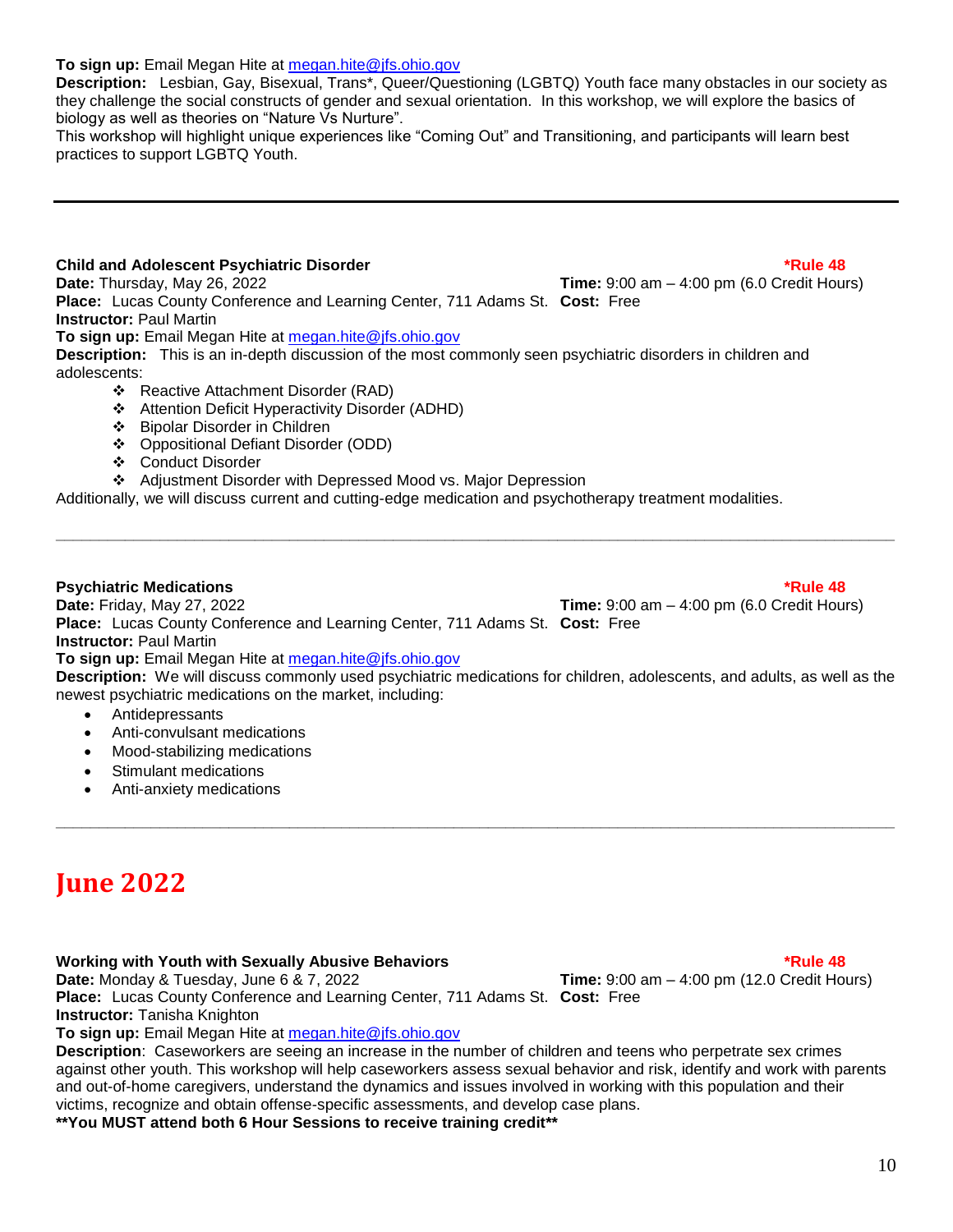### **Poverty: Living with Less than Enough \*Rule 48** and **the enough filter of the enough filter and the enough filter and the enough filter and the enough filter and the enough filter and the enough filter and the enough filt**

**Place:** Webinar **Cost:** Free **Instructor:** Rita Rizzo

**Date:** Tuesday, June 7, 2022 **Time:** 9:00 am – 12:00 pm (3 Credit Hours)

**To sign up**: https://www.ohsts.org/training-registration-questions.html **Description**: This three-hour instructor-led online workshop is offered via a virtual training platform (Go To Training), enabling participants to participate from any computer with internet access. Recall personal experiences of living with "enough", "more than enough", or 'less than enough". Emotions associated may include: shame, guilt, fear, powerlessness, rage, determination. Consider official definitions of wealth, middle class status, working class poverty or street survival. How do JFS clients meet steep expenses in your county? Let us avoid: "the violence of looking away.

**\_\_\_\_\_\_\_\_\_\_\_\_\_\_\_\_\_\_\_\_\_\_\_\_\_\_\_\_\_\_\_\_\_\_\_\_\_\_\_\_\_\_\_\_\_\_\_\_\_\_\_\_\_\_\_\_\_\_\_\_\_\_\_\_\_\_\_\_\_\_\_\_\_\_\_\_\_\_\_\_\_\_\_\_\_\_\_\_\_\_\_\_\_\_\_\_\_**

**\_\_\_\_\_\_\_\_\_\_\_\_\_\_\_\_\_\_\_\_\_\_\_\_\_\_\_\_\_\_\_\_\_\_\_\_\_\_\_\_\_\_\_\_\_\_\_\_\_\_\_\_\_\_\_\_\_\_\_\_\_\_\_\_\_\_\_\_\_\_\_\_\_\_\_\_\_\_\_\_\_\_\_\_\_\_\_\_\_\_\_\_\_\_\_\_\_**

### **Secondary Traumatic Stress: The Professional in Distress \*Rule 48**

**Date:** Thursday, June 9, 2022 **Time:** 9:00 am – 4:00 pm (6.0 Credit Hours) **Place:** Virtual Webinar **Cost:** Free **Instructor:** Ruby Johnston

**To sign up:** Email Megan Hite at [megan.hite@jfs.ohio.gov](mailto:megan.hite@jfs.ohio.gov) 

**Description:** The Child Welfare Team (workers and supervisors) often find it difficult to keep objective and emotionally strong when in the middle of the abuse, neglect, and trauma history of the cases in front of them. Crisis management, trauma stories, severe abuse, overwhelming neglect, and more are part of the everyday work. When left unattended these stressors for the worker or the supervisor can result in serious outcomes such as burnout or secondary traumatic stress. The very core of the daily work tasks has been proven to break down resilience and leave the professional experiencing Secondary Traumatic Stress/Compassion Fatigue and even PTSD.

This workshop will provide a concise overview of secondary traumatic stress, how it differs from stress and burnout, its potential impact on the professional and explore options for prevention and strategies to ensure workplace well-being. A review of Post-Traumatic Stress Disorder and strategies to use in the workplace to keep oneself aware of the impact on their own personal health as well as how to manage the different warning signs of overwhelming stress.

NOTE: Each Participant Must Connect Individually From A Desktop Computer, Laptop, Or Tablet. We Need To Track Each Person's Participation And Engagement, Which Is Not Possible If Connected As A Group; Therefore, Each Learner Must Connect Individually From A Desktop Computer, Laptop, Or Tablet.

**\_\_\_\_\_\_\_\_\_\_\_\_\_\_\_\_\_\_\_\_\_\_\_\_\_\_\_\_\_\_\_\_\_\_\_\_\_\_\_\_\_\_\_\_\_\_\_\_\_\_\_\_\_\_\_\_\_\_\_\_\_\_\_\_\_\_\_\_\_\_\_\_\_\_\_\_\_\_\_\_\_\_\_\_\_\_\_\_\_\_\_\_\_\_\_\_\_**

You SHOULD NOT USE A MOBILE PHONE, As Your Phone May Not Provide Access To All Functionalities.

### **GAL: Substance Abuse and the GAL's Role \*Rule 48**

**Date:** Tuesday, June 14, 2022 **Time:** 1:00pm – 4:25pm (3.0 Credit Hours) **Place:** Webinar **Cost:** Free **Instructor:** Supreme Court of Ohio EDU **To sign up**: https://sco.csod.com/client/sco/default.aspx

**Description**: This three-hour course will focus on the GAL's role in cases involving substance use of either the child or their caregiver. The presence of substance use, abuse and/or dependency can have a significant impact on the child's development and well-being.

As a result of this course, guardians ad litem will be able to:

- 1. Recognize and distinguish between the signs of use, abuse and dependency in children and caregivers;
- 2. Identify the essential characteristics of recovery and realistic expectations for a recovery;
- 3. Apply interview techniques to obtain information about a person's substance use, abuse and/or dependency; and
- 4. Compose accurate and compelling reports for cases involving substance use, abuse and/or dependency.

**\_\_\_\_\_\_\_\_\_\_\_\_\_\_\_\_\_\_\_\_\_\_\_\_\_\_\_\_\_\_\_\_\_\_\_\_\_\_\_\_\_\_\_\_\_\_\_\_\_\_\_\_\_\_\_\_\_\_\_\_\_\_\_\_\_\_\_\_\_\_\_\_\_\_\_\_\_\_\_\_\_\_\_\_\_\_\_\_\_\_\_\_\_\_\_\_**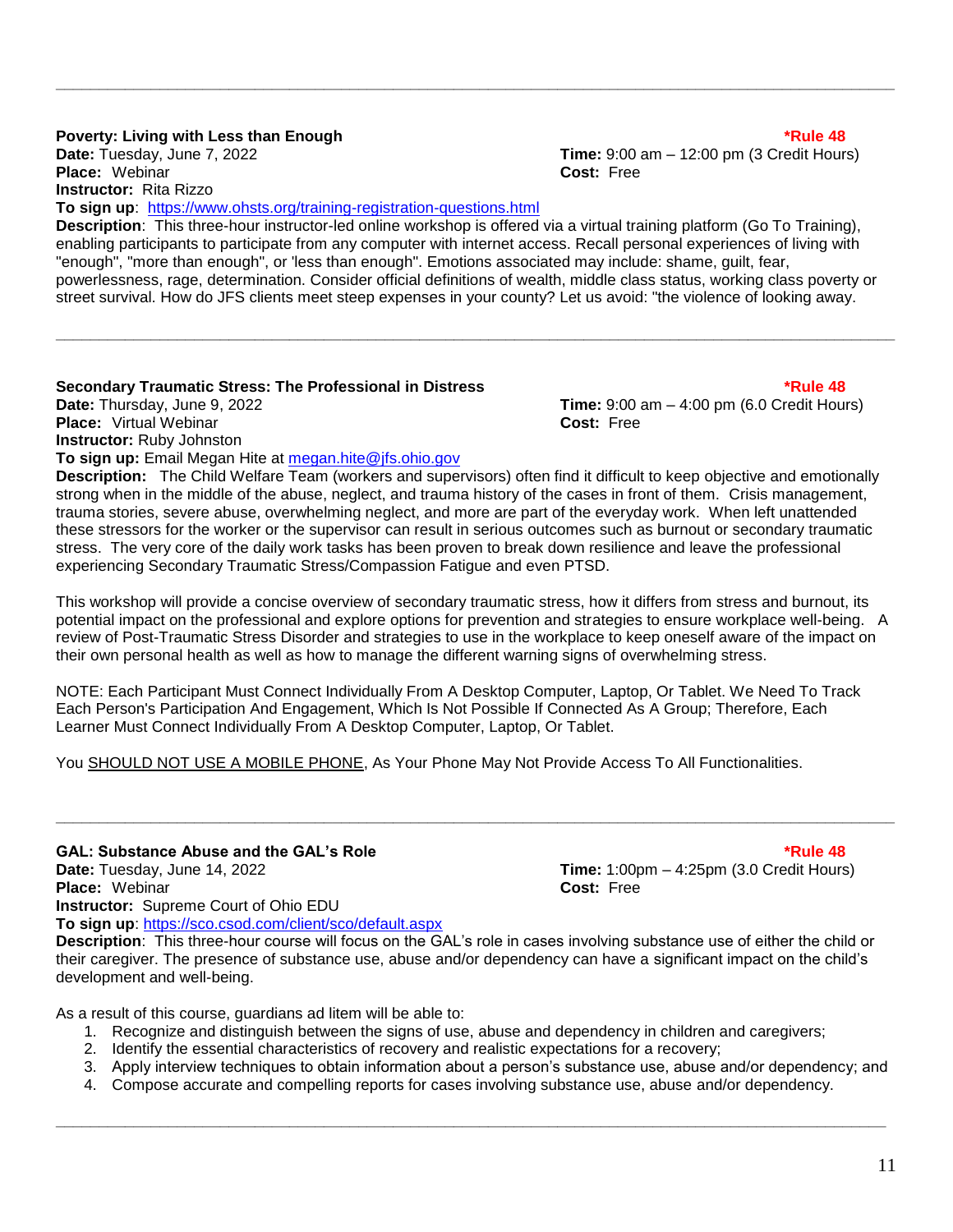### **Verbal De-Escalation of Aggressive Clients \*Rule 48 Date:** Thursday, June 16, 2022 **Time:** 9:00 am – 12:00 pm (3 Credit Hours) **Place:** Webinar **Cost:** Free **Instructor:** Rita Rizzo

To sign up: <https://www.ohsts.org/training-registration-questions.html>

**Description**: Yelling, threatening, swearing, and pacing; these are the telltale signs that your customer is so upset that they may try to harm you. Calming aggressive customers and preventing the situation from escalating is something that is within your control. This webinar series will present strategies that can be implemented to curtail violent episodes and successfully defuse aggressive customers. The Violence Cycle, when and how to interrupt it, will be discussed. Come prepared to tell your own "war stories" and increase the skills and knowledge you need to keep yourself and others safe at work.

**\_\_\_\_\_\_\_\_\_\_\_\_\_\_\_\_\_\_\_\_\_\_\_\_\_\_\_\_\_\_\_\_\_\_\_\_\_\_\_\_\_\_\_\_\_\_\_\_\_\_\_\_\_\_\_\_\_\_\_\_\_\_\_\_\_\_\_\_\_\_\_\_\_\_\_\_\_\_\_\_\_\_\_\_\_\_\_\_\_\_\_\_\_\_\_\_\_**

# *Additional Continuing Education that is available on line, anytime:*

**\_\_\_\_\_\_\_\_\_\_\_\_\_\_\_\_\_\_\_\_\_\_\_\_\_\_\_\_\_\_\_\_\_\_\_\_\_\_\_\_\_\_\_\_\_\_\_\_\_\_\_\_\_\_\_\_\_\_\_\_\_\_\_\_\_\_\_\_\_\_\_\_\_\_\_\_\_\_\_\_\_\_\_\_\_\_\_\_\_\_\_\_\_\_\_\_\_\_\_\_\_\_\_\_\_**

**Date:** Available anytime online **Time**: Open **Time**: Open **Time**: Open **Place:** Webinar **Place: Webinar Instructor:** CASA of Ohio **To sign up:** https://www.ohiocasa.org/available-courses/

*Offers multiple on line learning opportunities:***<b>***Company Rule 48* 

**Altering the Path to Delinquent Behaviors: A Guide for GALs 1.5 Credit Hours Understanding Ohio's Child Protection System 1.5 Credit Hours On the Margin: Foster Youth at Risk for Human Trafficking Best Practices: Testifying in Court 1.75 Credit Hours CASA Volunteers + Special Education 1.5 Credit Hours Trauma in Childhood 1.5 Credit Hours** 

**Date:** Available anytime online **Time:** Open **Place:** Webinar **Cost:** Free **Instructor:** Supreme Court of Ohio EDU **To sign up**: https://sco.csod.com/client/sco/default.aspx

*Offers multiple on line learning opportunities:***<b>***Company AB AB AB AB***<b>***AB AB AB AB*

**Advanced Topics in Substance Abuse 3.0 Credit Hours Child Development 1.5 Credit Hours Domestic Violence-Informed Practice for Guardians ad Litem 3.0 Credit Hours Enhancing Judicial Response to Domestic Child Sex Trafficking and Runaway Youth 3.25 Credit Hours Psychiatric Disorders in Children 3.0 Credit Hours Recognizing Child Abuse, Neglect, and Mandatory Reporting 1.25 Credit Hours Report Writing for Guardians ad Litem 3.0 Credit Hours Superintendence Rule 48 Amendments Working with Youth Who Self Harm 0.5 Credit Hours Working with Youth who Suffer from Eating Disorders 0.75 Credit Hours**